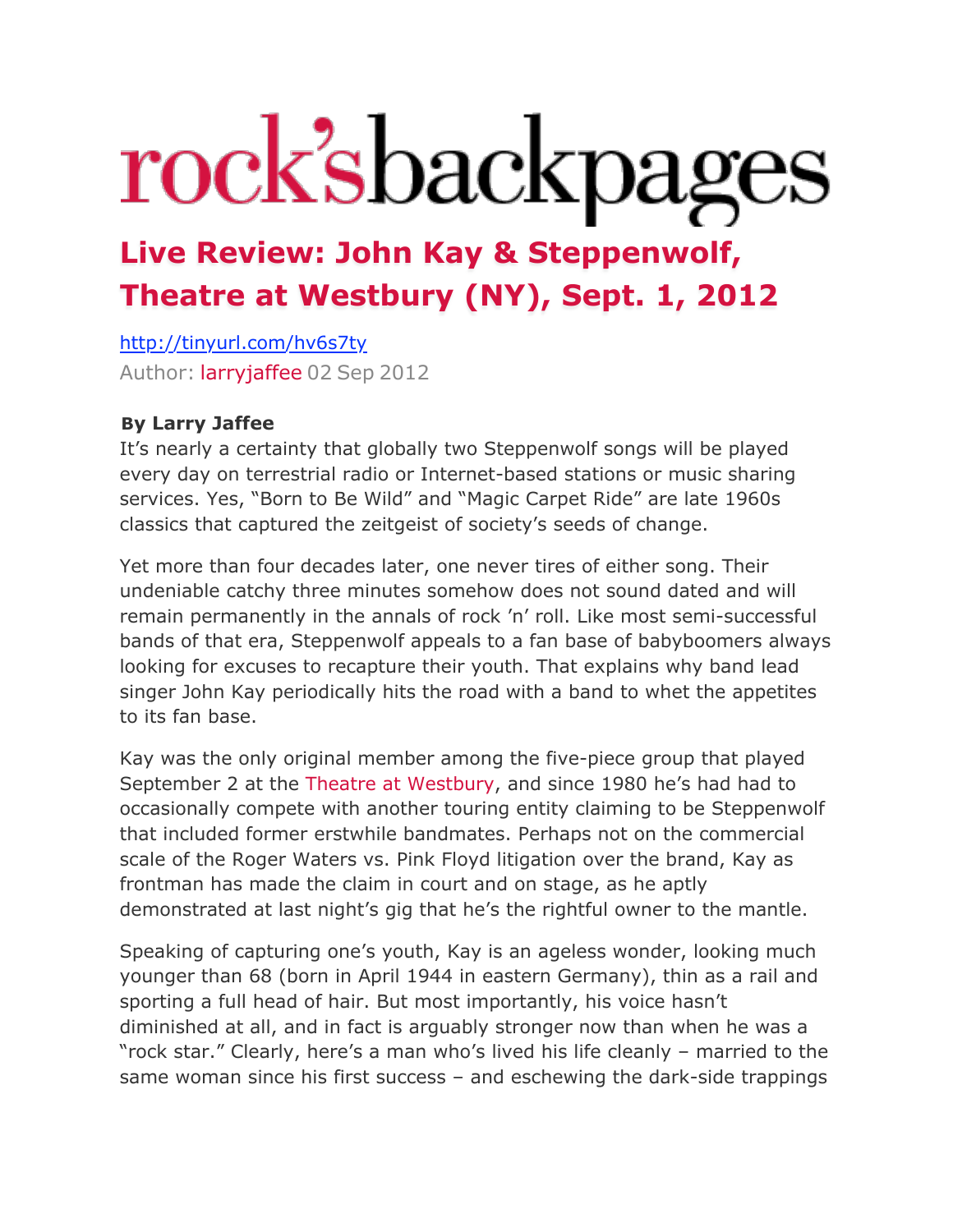that have claimed so many of his peers.

The nearly two-hour show opened with Steppenwolf debut single "Sookie, Sookie," and the set delved into other non-hit album tracks, such as Muddy Waters's "Hootchie Coohie Man," which was on the band's first album, and helped along by long-time keyboardist Michael Wilk's swampy organ fills. The band was fairly prolific during its recording heyday, cranking out two albums a year from 1968-1972, and Kay also continued in the studio with various solo projects that didn't yield a blockbuster. That substantial back catalogue of solo material and Steppenwolf is available for purchase on the robust, media-rich [Steppenwolf website](http://web.archive.org/web/20120905184123/http://steppenwolf.com/). At the gig, there was also a merchandise table full of CDs, DVDs and t-shirts for concert-goers to take home souvenirs.

The focus was on the music, but the audience also received a lesson in civics, as Kay, sporting a t-shirt with the silhouette of Africa, peppered song introductions with various observations about how the socio-economic overtones of songs like "Monster" remain relevant. Its chorus goes: "America where are you now?" Kay pointed out that many Americans are currently concerned about losing their jobs and homes. He talked about how he felt in the mid-1960s Newport Folk Festival where he encountered other singer-songwriters like Tom Paxton, Phil Ochs and Bob Dylan who used their songs for social change. The set included "Do or Die," a fairly new song he wrote about the plight of Native Americans.

Not merely paying lip service, Kay and his wife's [Maue-Kay Foundation](http://web.archive.org/web/20120905184123/http://www.mauekay.org/) provides financial assistance to projects and people involved in protecting wildlife, the environment and human rights.

Kay reminisced about how grateful he was as a kid (born during World War II in which the father he never knew was killed) to receive care packages that Germans like him received in 1946 from the U.S. even though "we were the enemy," and he questioned whether that level of humanitarian concern exists in 2012. Even though America is in the middle of a presidential election year, Kay's stage banter stayed cleared of partisan politics. Making sure it didn't turn into a sermon, Kay, of course, realized why he was there, and delivered the aforementioned greatest hits.

Of "Born to Be Wild," he thanked the continuing support of bikers, and how the song catapulted Steppenwolf to stardom, thanks to its inclusion on the *Easy Rider* soundtrack, but filmmakers Dennis Hopper and Peter Fonda